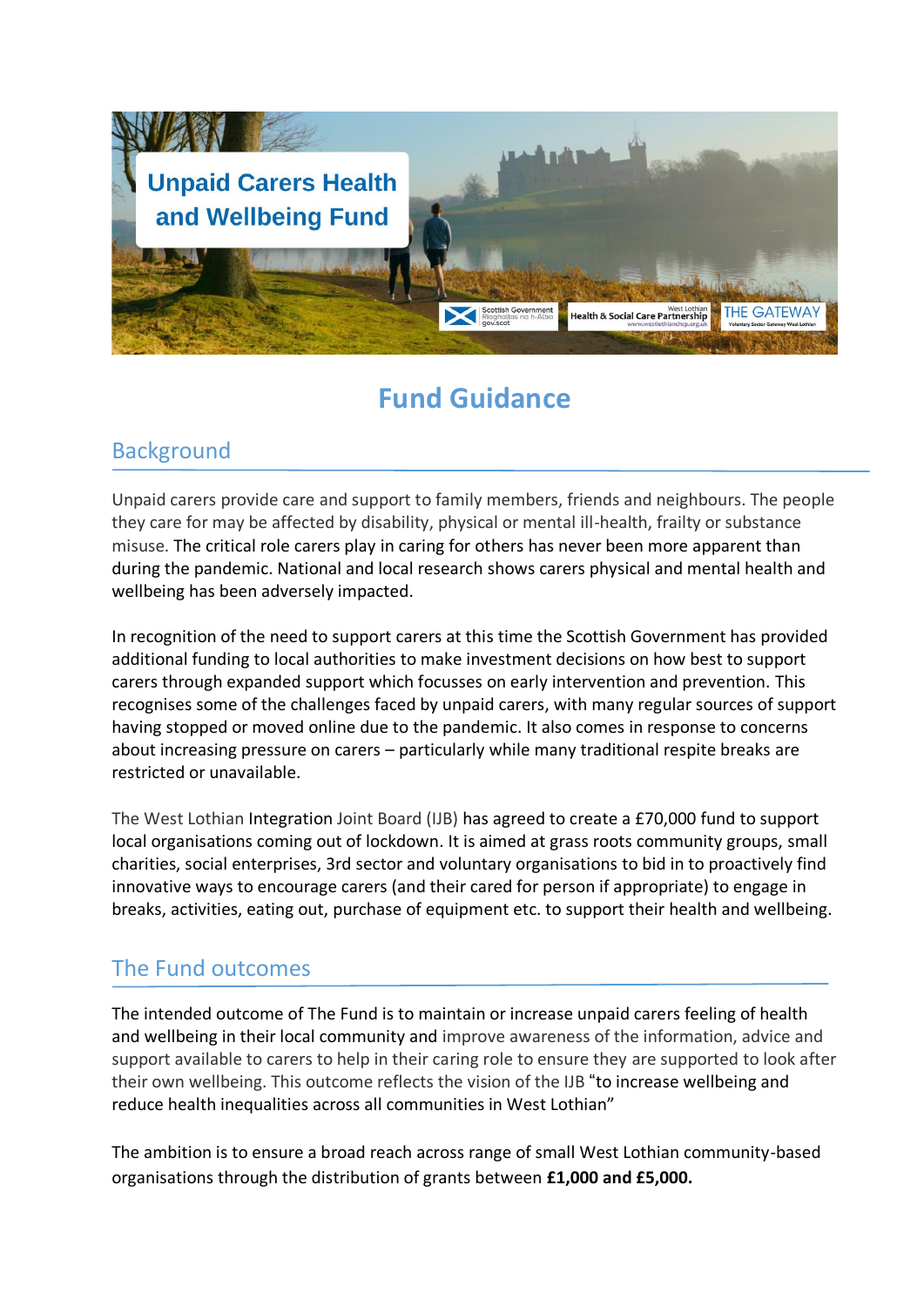The Fund seeks to contribute to the principles of the Health and Social Care Standards: [my](https://www.gov.scot/publications/health-social-care-standards-support-life/)  [support, my life.](https://www.gov.scot/publications/health-social-care-standards-support-life/) They seek to provide better outcomes for everyone; to ensure that individuals are treated with respect and dignity, and that the basic human rights we are all entitled to are upheld.

Strategic priorities of the IJB are based on the following underpinning principles: We will:

- Prioritise preventative support to help prevent problems developing
- Enable choice and control so that support can be personalised

The Fund also seeks to contribute to the following national outcomes from the National Performance Framework:

- We are healthy and active.
- We live in communities that are inclusive, empowered, resilient and safe.
- We respect, protect and fulfil human rights and live free from discrimination.
- We grow up loved, safe and respected so that we realise our full potential.
- We are well educated, skilled and able to contribute to society.
- We tackle poverty by sharing opportunities, wealth and power more equally.

#### Who can apply?

The purpose of The Fund is to support initiatives which promote positive health and wellbeing at a small scale, grass roots, community level. Applications will be accepted from a range of voluntary, *'not for profit'* community organisations: charities, constituted voluntary groups, social enterprises with asset lock and community councils. These do not have to have carers health and wellbeing as their main focus, but their application **does** have to clearly benefit the health and wellbeing of carers in their community and demonstrate a focus of early intervention/ prevention.

# What type of activities can be funded?

We can fund grants to most community-based activities that support good mental health and wellbeing of carers (and their cared for person if appropriate). We are particularly interested in supporting proactive, innovative approaches that encourage carers (and their cared for person if appropriate) to engage in breaks, activities, eating out, purchase of equipment etc. that support their health and wellbeing.

#### What can we fund?

Funding will be one-off and short-term to support additional demands resulting from the COVID pandemic, as such applications should be for time limited projects.

The following list, of what can be funded, is not exhaustive.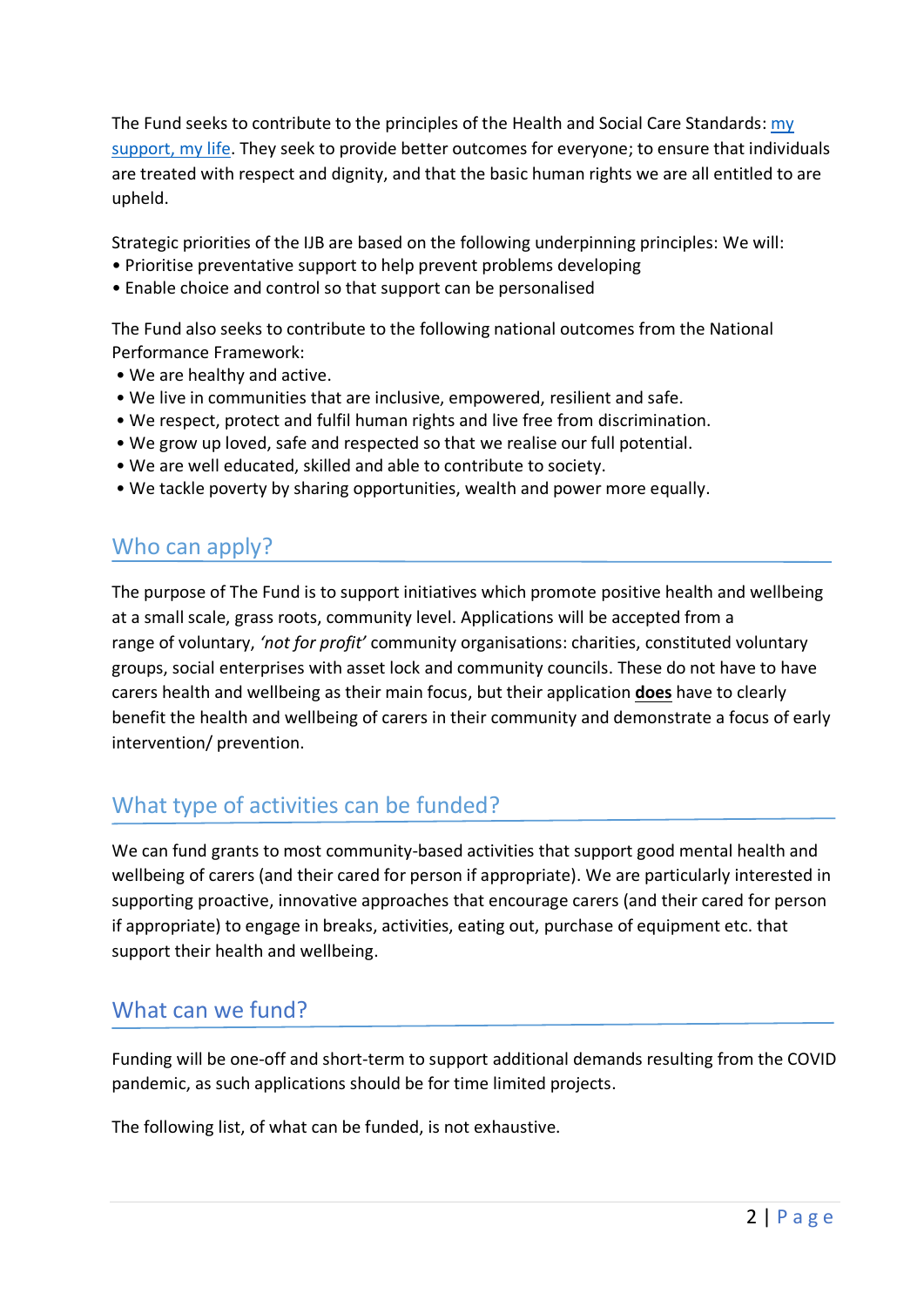#### We will fund

Short breaks / respite One-off events / activities Events / activities over a period of time Purchase of equipment and supplies to support carers (and cared for persons) activities Venue hire / costs Staff costs (maximum 20% of the value of the award) Volunteer expenses Publicity / promotion costs Training costs eg cooking / nutrition classes

### How much organisations can apply for/when does it need to be spent?

The funding will be allocated by Voluntary Sector Gateway West Lothian no later than 30th June 2022, successful organisations should spend their award **in full** by the end of December 2022.

The ambition is to ensure a broad reach across range of small West Lothian community-based organisations through the distribution of grants between £1,000 and £5,000.

#### When organisations can apply

The Fund will go live no later than the 29th April 2022 at which point community groups can submit their on-line applications to Voluntary Sector Gateway West Lothian.

| Fund goes live by Friday 29th April 2022 |                                            |
|------------------------------------------|--------------------------------------------|
| Closing date for applications            | Noon, Friday 27 <sup>th</sup> May 2022     |
| Panel assessment                         | Week commencing 30 <sup>th</sup> May 2022  |
| Funding decisions confirmed              | Week commencing 13 <sup>th</sup> June 2022 |

# Roles and Responsibilities including Application Assessment Panel

The Fund will be underpinned by a partnership co-ordinated approach comprised of representatives from West Lothian Voluntary Sector Gateway (Fund Lead) and West Lothian Health and Social Care Partnership who will build upon existing networks, partnerships, and alliances to work together to ensure support to West Lothian community-based organisations is directed appropriately and in a coherent way.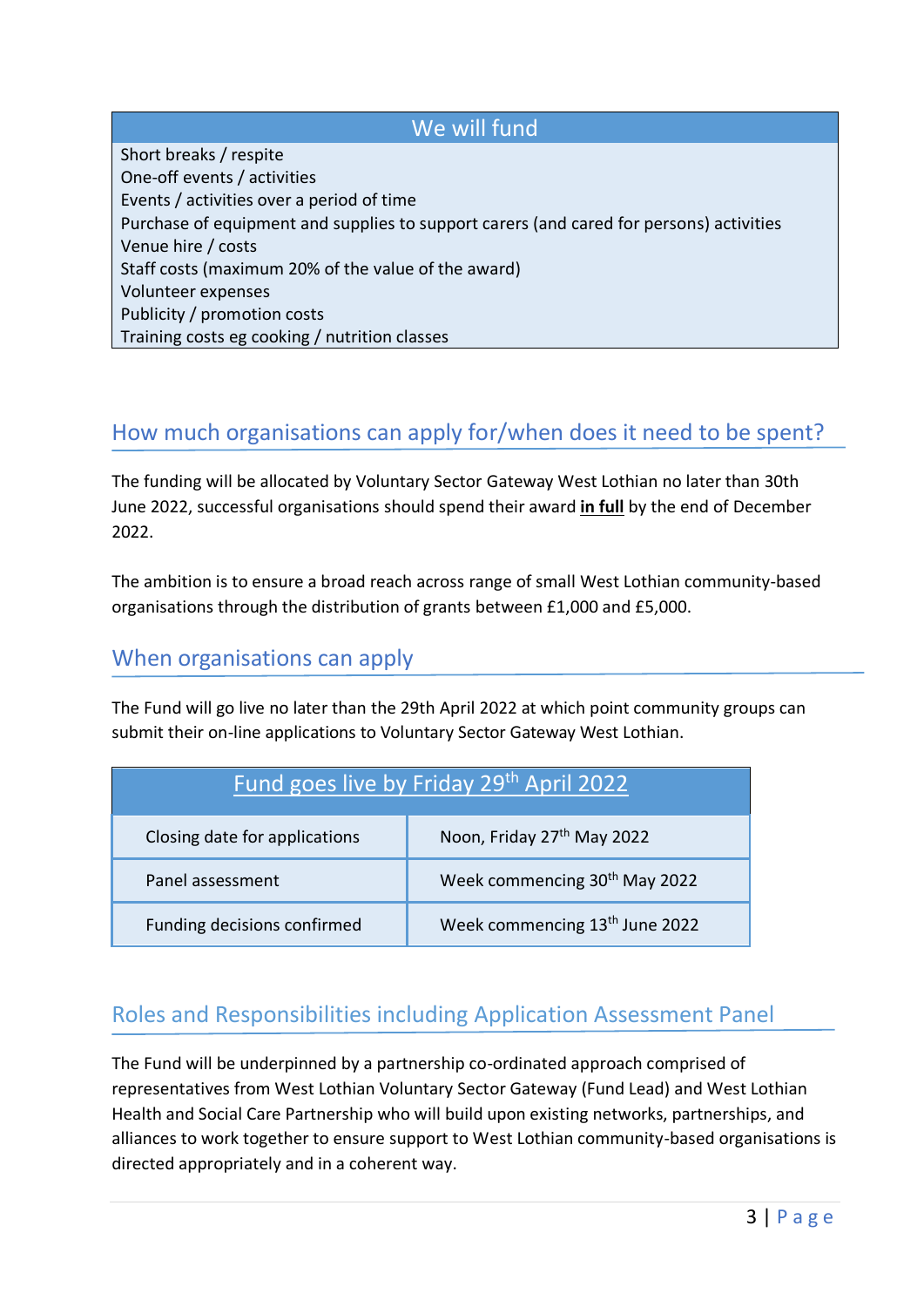All applications will be assessed by an impartial Panel consisting of representatives from Voluntary Sector Gateway West Lothian and the Health and Social Care Partnership.

This funding is a one-off application process and will not be recurring.

#### Reporting and Evaluation

All projects will be asked to complete a one-page evaluation report within one month of the end of their funded project i.e 31 January 2023. The report will expect you to describe the outline of your project and detail actual breakdown of spend, the number of carers (and looked after people) you supported and an evaluation of the difference your project made to carers health and wellbeing including the delivery of the outcomes that you outlined in your application and how they contributed to early intervention and prevention approaches.

**Please Note: All successful applicants will be required to keep detailed financial records of all related expenditure, including all receipts, for a period of three years and to submit these on request of Voluntary Sector Gateway and/or HSCP.** 

### Additional support for organisations and raising awareness

An aim of this funding is to improve awareness within organisations throughout West Lothian of the information, advice and support available to carers to help in their caring role to ensure they are supported to look after their own wellbeing.

The Fund seeks to contribute to the rights of carers as outlined in the **[Carers' \(Scotland\) Act](http://www.legislation.gov.uk/asp/2016/9/contents/enacted)  [2016](http://www.legislation.gov.uk/asp/2016/9/contents/enacted)**. The Carers (Scotland) Act 2016 came into effect on 1 April 2018. The purpose of the Act is to help carers continue in their caring role whilst being supported to look after their own health and wellbeing

The Act provides for carers in a number of areas. These include:

- The right for carers to be offered or to request an Adult Carers Support Plan or Young Carer Statement
- The right to support to meet any identified eligible needs including respite and short breaks from their caring role
- A duty on the HSCP to develop a local Carers Strategy and a short breaks statement
- A right to be involved in planning carer services where it is appropriate
- A requirement for local authorities to have an information and advice service for carers
- A duty for the health board to inform and involve carers in the hospital discharge process for the person they are or are going to be caring for

Successful organisations are asked to be aware of carers rights and where appropriate signpost or refer to the relevant support services for additional carer support needs.